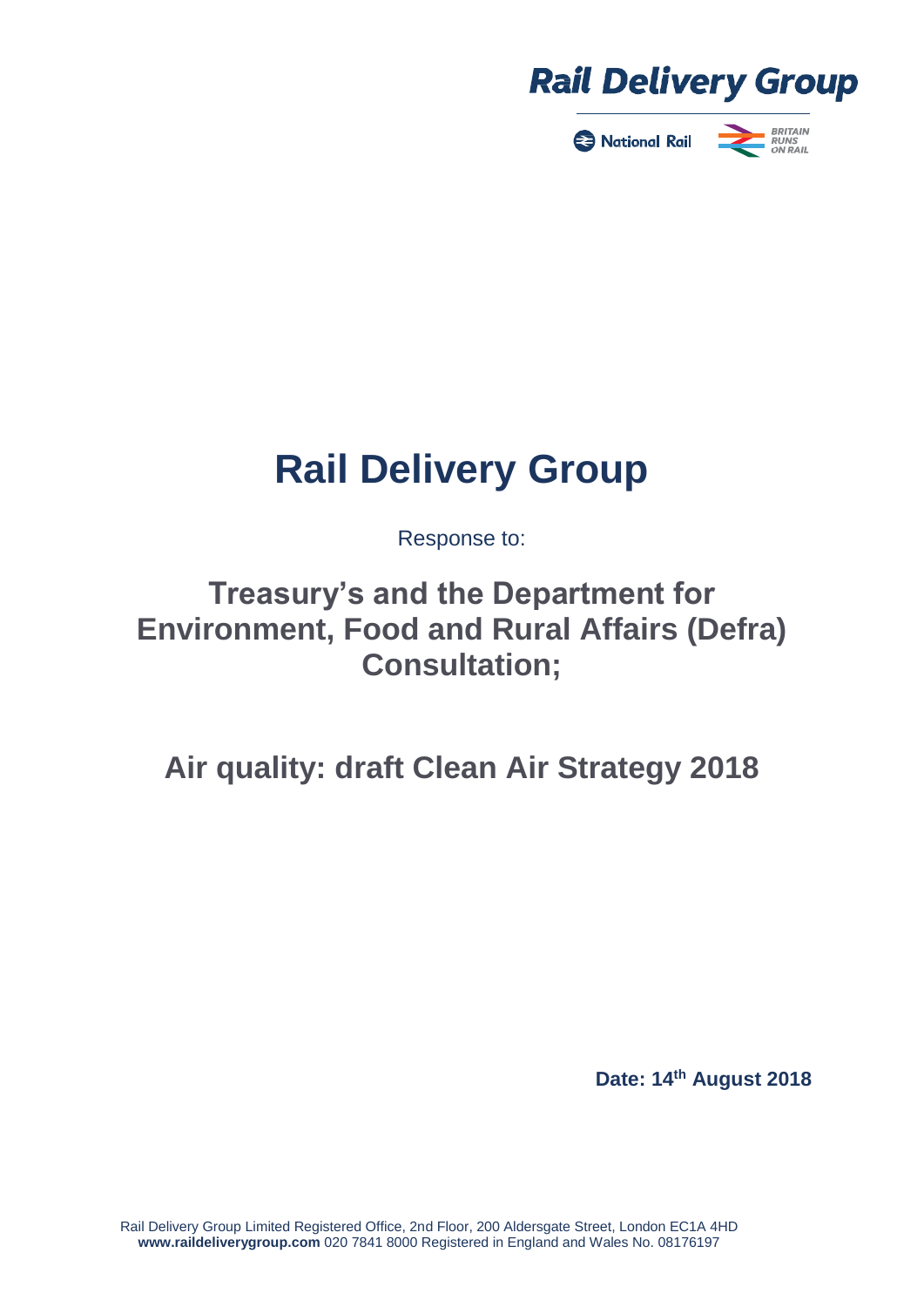#### Rail Delivery Group response to:

**Organisation**: Rail Delivery Group **Address**: 200 Aldersgate Street, London EC1A 4HD **Type**: Business representative organisation

The Rail Delivery Group (RDG) brings together passenger train operators, freight train operators, Network Rail and HS2 together with the rail supply industry. The rail industry – a partnership of the public and private sectors – is working in partnership for Britain's prosperity<sup>1</sup> to secure prosperity in Britain now and in the future. The RDG provides services to enable its members to succeed in transforming and delivering a successful railway to the benefit of customers, the taxpayer and the UK's economy. In addition, the RDG provides support and gives a voice to passenger and freight operators, as well as delivering important national ticketing, information and reservation services for passengers and staff.

For enquiries regarding this consultation response, please contact:

**Derek Spindler** [derek.spindler@raildeliverygroup.com](mailto:derek.spindler@raildeliverygroup.com)

**Rail Delivery Group** 2<sup>nd</sup> Floor 200 Aldersgate Street London EC1A 4HD <https://www.raildeliverygroup.com/>

-

<sup>1</sup> *In Partnership for Britain's Prosperity,* RDG (October 2017): [http://www.britainrunsonrail.co.uk/files/docs/one](http://www.britainrunsonrail.co.uk/files/docs/one-plan.pdf)[plan.pdf](http://www.britainrunsonrail.co.uk/files/docs/one-plan.pdf)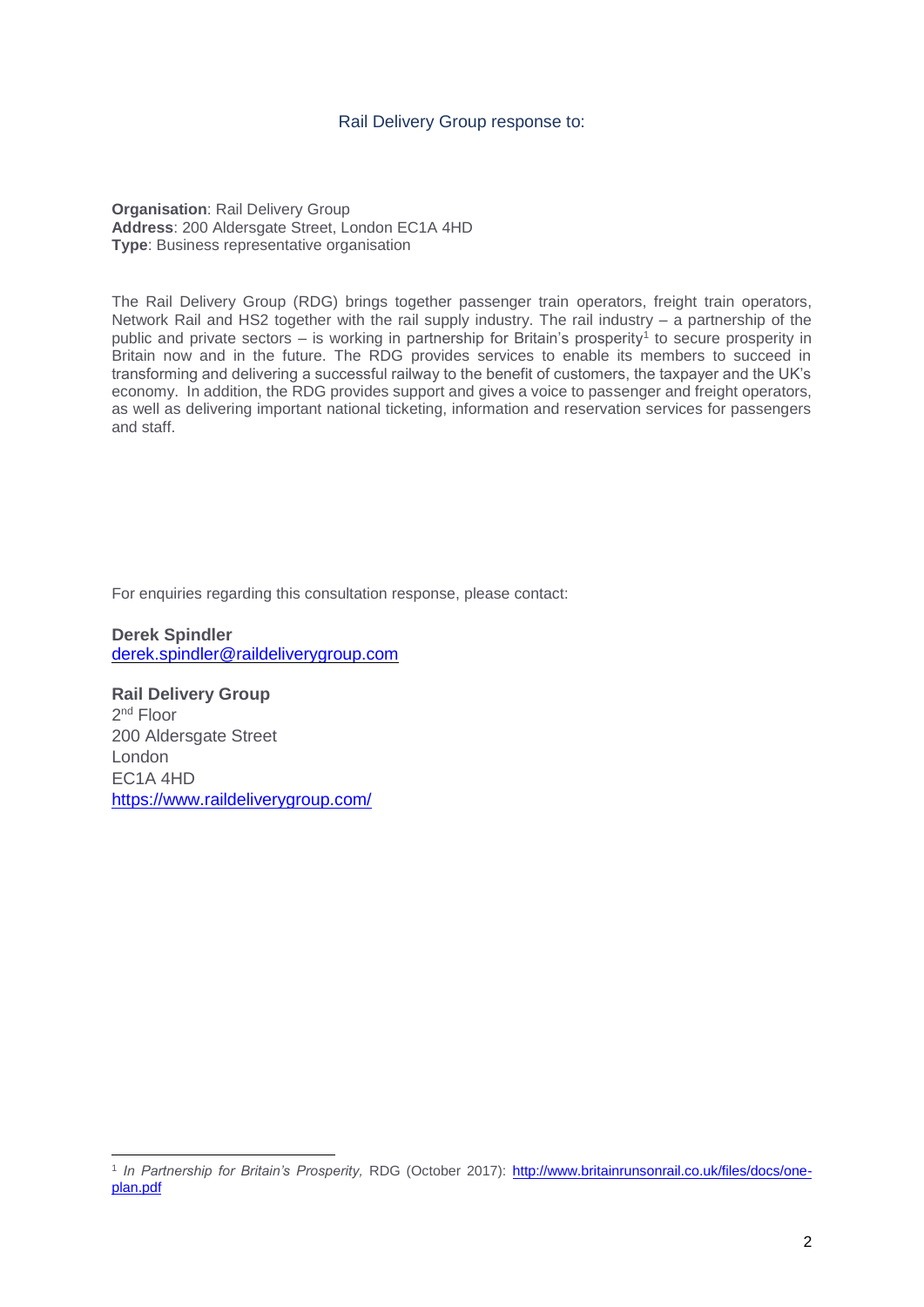## **1. Overview**

RDG welcomes the opportunity to respond to the Department for Environment, Food and Rural Affairs (Defra) consultation on the Air quality: draft Clean Air Strategy 2018. Our responses to the questions in the consultation document are provided in section 2.

However, we would like to stress our support and welcome investment the Government is making in improving the measurement of air quality, also with the proposals to bring together local and national monitoring data into a single accessible information portal. We would be happy to review the rail-related data that would feed into this to ensure it is suitably robust and comprehensive.

We highlight Rail Safety and Standards Board (RSSB) is developing an air quality plan as part of rail industry's Sustainable Development plan. This plan will provide the basis for the industry to manage and respond to air quality challenges in future. We would encourage Defra to work with the Department for Transport (DfT) and the industry to ensure that government policy aligns to the work of the industry.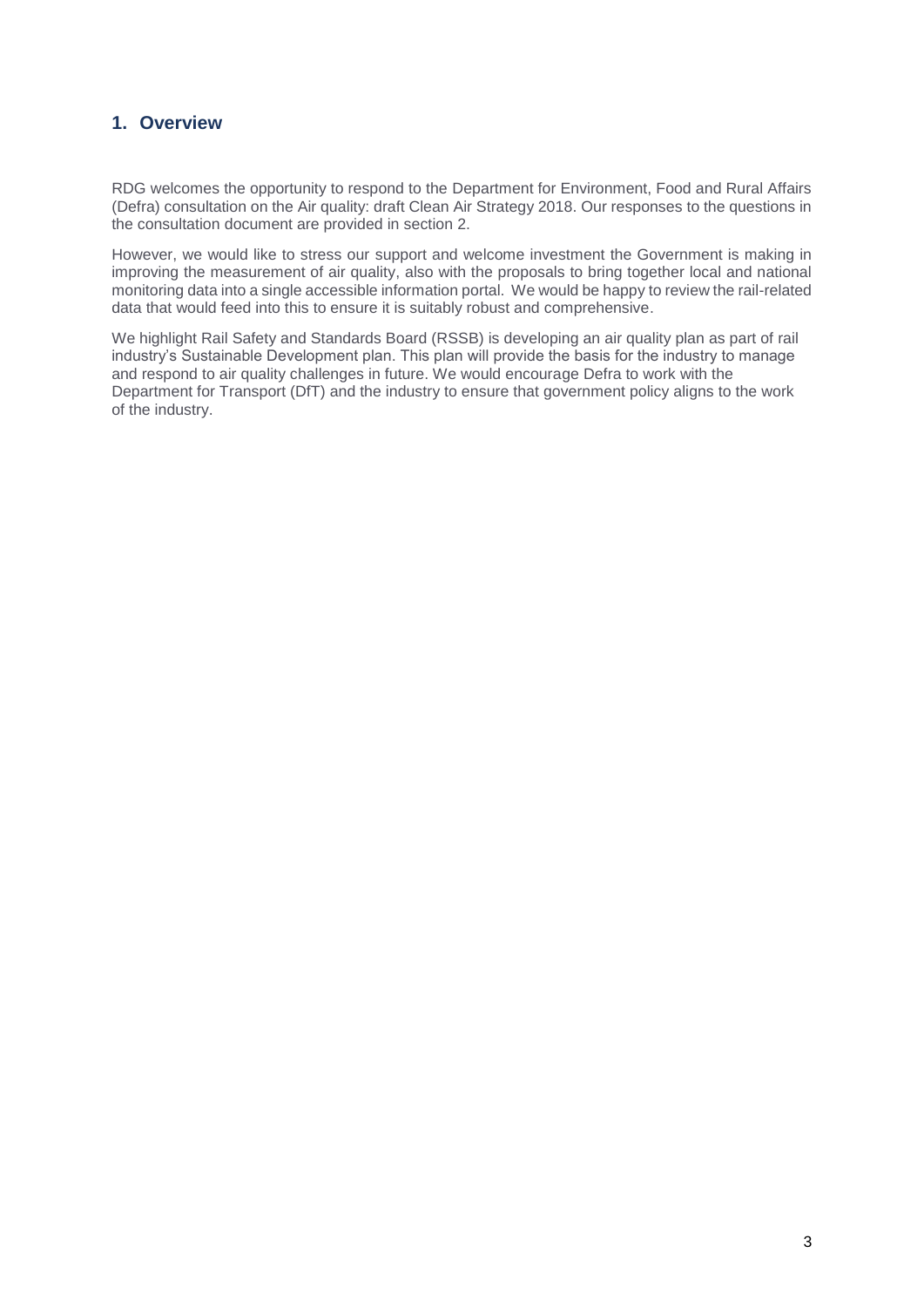### **2. Response to Questions**

#### **1. Understanding the problem**

Q1. What do you think about the actions put forward in the understanding the problem chapter? Please provide evidence in support of your answer if possible.

RDG welcome's the investment the Government is making in improving the measurement of air quality. Rail is already recognised as an environmentally friendly mode of transport for passengers and freight compared to other modes. [Insert figure] However, it is difficult to say precisely how rail performs on air quality based on current data and it is likely that the same is true for other modes. For example, we are aware of challenges in the methodology of the National Atmospheric Emissions Inventory (NAEI) in measuring emissions for rail freight. The industry is working with Aether (consultants commissioned to produce the rail freight element of the NAEI) to adjust for these challenges and develop better emissions data for rail freight.

We support the proposals to bring together local and national monitoring data into a single accessible information portal. As far as air quality is concerned we would encourage particular attention to be given to local emissions given that this is where their impact is greatest. We would be happy to review the rail-related data that would feed into this to ensure it is suitably robust and comprehensive.

We note that the Rail Safety and Standards Board (RSSB) is developing an air quality plan as part of rail industry's Sustainable Development plan. This plan will provide the basis for the industry to manage and respond to air quality challenges in future. We would encourage Defra to work with the Department for Transport (DfT) and the industry to ensure that government policy aligns to the work of the industry.

Q2. How can we improve the accessibility of evidence on air quality, so that it meets the wide-ranging needs of the public, the science community, and other interested parties?

Different stakeholders are likely to have different needs and varying levels of technical understanding when it comes to accessing evidence on air quality. We suggest that Defra engages with the different communities to find out what information they want and to what level of detail. A possible solution might be to have a single website that provides varying levels of detail and access to the underpinning data depending on the needs of the user.

RDG recommends that the National Atmospheric Emissions Inventory is more clearly signposted on Defra and BEIS websites. We would also recommend that this is clearly signposted in the annually-published Transport Statistics for Great Britain (TSGB).

#### **2. Protecting the nation's health**

Q3. What do you think of the package of actions put forward in the health chapter? Please provide evidence in support of your answer if possible.

We recognise the need to reduce emissions from all sources including rail in order to reduce public exposure to particulate emissions. While we support the measures proposed in the draft strategu, any targets need to underpinned by policies, programmes and projects if they are to be delivered. This should include appropriate investment in public transport.

In principle, we also support the proposals to provide new powers to enable targeted local action in areas with air pollution problems. However, these powers need to be accompanied with the ability for towns and cities to take practical action to improve air quality, for example by investing in electric vehicle charging points and cleaner forms of public transport such as rail, tram and metro schemes.

We support proposals to publish a new set of appraisal tools to enable the health impacts of air pollution to be considered in policy making. Monetising the health impacts of air pollution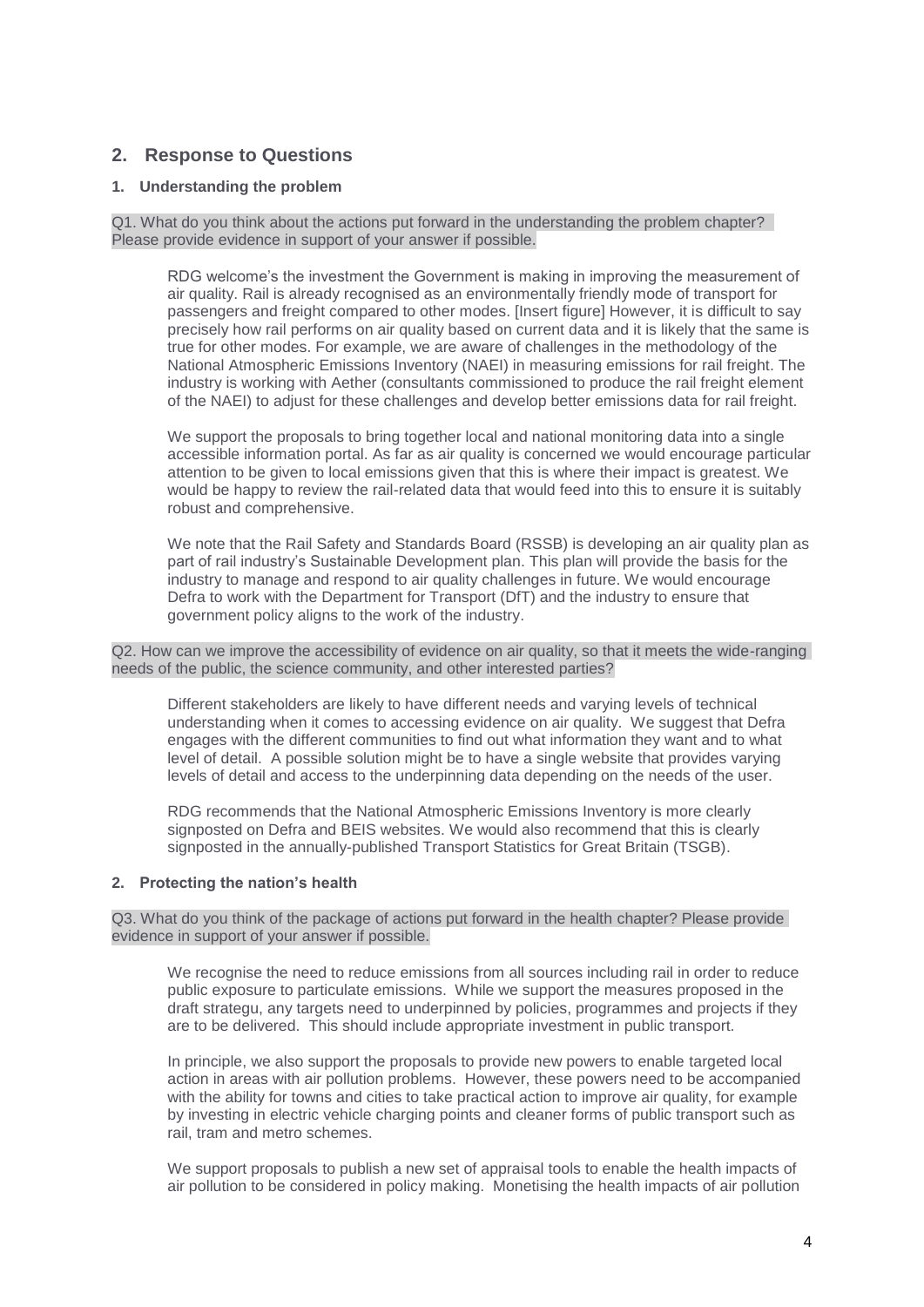could have a significant impact on future transport investment schemes for example by strengthening the case for rail electrification schemes. We would expect Defra to play a significant role in ensuring other government departments embed the appraisal tools in their policy and investment making decisions.

Q4. How can we improve the way we communicate with the public about poor air quality and what people can do?

We welcome the proposals to develop and deliver a personal air quality messaging service. This should offer tailored and timely information and advice to individuals, in particular to those who are most vulnerable to poor air quality. A variety of communications channels will be needed to ensure all vulnerable groups are able to benefit from this information.

#### **3. Securing clean growth and innovation**

Q.7. What do you think of the package of actions put forward in the clean growth and innovation chapter? Please provide evidence in support of your answer if possible.

RDG has responded to the call for evidence on non-road mobile machinery and the interaction between the availability of "red diesel", which benefits from a low rate of fuel duty, and the uptake of cleaner technologies.

Our response highlights that any significant increase in fuel duty for red diesel would have a serious and detrimental impact on rail passenger and freight operators. In particular, the rail freight sector would be materially affected by any increase in its operating costs which puts it at a competitive disadvantage with road transport. The consequence of this would be mode shift away from rail to road freight which would increase, rather than reduce, air quality and carbon emissions as well as leading to higher levels of noise and road congestion. This would run counter to the Government's policy of supporting modal shift from road to rail, as evidenced by the DfT's and Transport Scotland's Rail Freight Strategies.

As we stated in our response to the red diesel call for evidence, and in response to question 9, there are presently few viable alternatives to diesel usage for rail freight.

#### Q8. In what areas of the air quality industry is there potential for UK leadership?

Given the air quality challenges facing many countries, there are real opportunities for the UK to show global leadership in improving air quality through evidence-based policy making and technology measures. It would be helpful for government to assess the potential global market for clean technologies to inform product development and export activity across different industry sectors.

#### Q9. In your view, what are the barriers to the take-up of existing technologies which can help tackle air pollution? How can these barriers be overcome?

Rail electrification is a well-established technology for enabling diesel trains to be replaced with zero emission electric trains. With just over 34% of our railway electrified, we have one of the least electrified railways in Europe. However, the Department for Transport has pulled back from supporting further electrification schemes (other than some relatively small projects) and is focussing instead on promoting bi-mode trains that use a combination of diesel and electricity and is calling for the development and introduction of new technologies such as hydrogen fuel cells which have extremely limited track record of working in rail. We believe that further rail electrification is a suitable cost-effective means of reducing environmental impacts and delivering better services to customers in particular on busier lines.

In response to a decarbonisation challenge from Jo Johnson, the Rail Minister, the industry has established a task force to explore a range of measures to reduce carbon emissions and improve air quality. This includes research into options to improve the environmental performance of existing vehicles and to introduce new technologies. In parallel the industry is assessing opportunities to reduce the cost of electrification significantly, for example by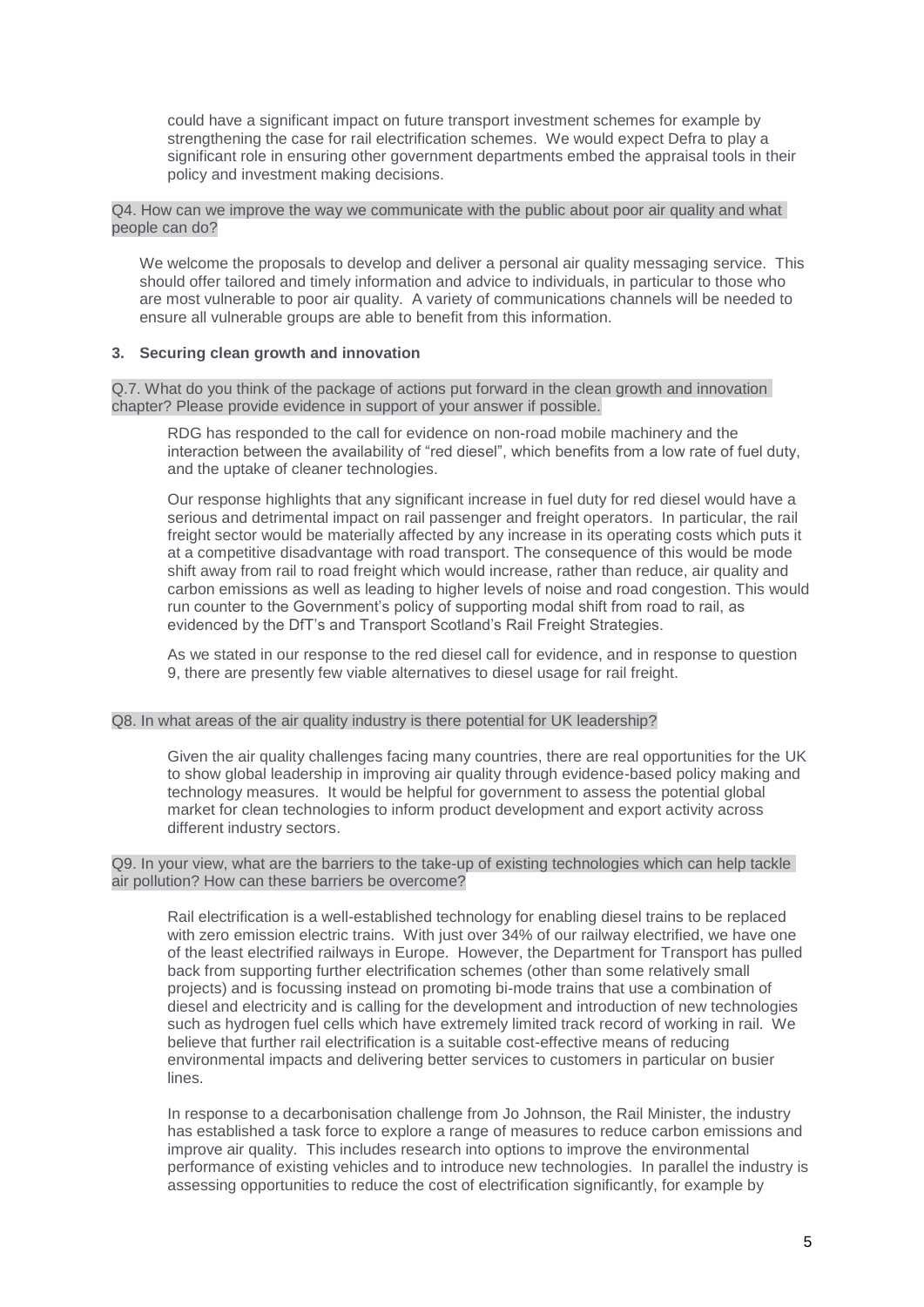avoiding the need to rebuild bridges.

The rail industry is a relatively small industry sector globally. Trains account for around 1% of all non-road mobile machines. As a result, new clean engine or fuel technologies for rail will need to be transferred from other sectors or developed in collaboration with them. There are opportunities for government to support wider collaboration in sectors facing similar environmental challenges e.g. marine, aviation, construction, rail etc, through its use of innovation funding and grants.

Cost can be a significant barrier to the introduction of new fuels and technologies in rail especially where there is no corresponding likely increase in revenue from passengers or freight consignors. Consequently, the rail industry and government will need to agree how best to introduce new fuels and technologies and ensure the right policies and incentives are in place to make this happen (for example through the rail franchising process) and to give the industry confidence to invest.

Although not necessarily a barrier, the rail industry needs to ensure it understands and can manage safety related risks associated with new fuels and technologies such as lithium ion batteries, hydrogen or natural gas. Adopting these fuels and technologies may require investment in rail infrastructure and new safe working practices.

#### Q10. In your view, are the priorities identified for innovation funding the right ones?

We support the proposed innovation priorities in particular the theme around low and zero emission options for non road mobile machinery. We would welcome government support in encouraging different sectors to collaborate to tackle common challenges, for example around improving the emissions performance of existing NRMM diesel engines.

We would like to see further research into the potential for retro-fit emissions reducing technology for rail freight locomotives.

#### **4. Action to reduce emissions from transport**

Q11. What do you think of the package of actions put forward in the transport chapter? Please provide evidence in support of your answer if possible.

In broad terms we welcome the package of transport actions which recognises the efforts the rail sector is already taking to reduce emissions generally and improve air quality in stations in particular. For example, a tonne of goods can travel 246 miles by rail as opposed to 88 miles by road on a gallon of fuel. Rail fundamentally uses less fuel than road and therefore emissions per tonne of freight moved are also lower. In addition, rail freight operators have taken the following steps to lower emissions:

- Investing in new rolling stock, including dual diesel-electric freight locomotives and passenger trains
- Running fewer, longer trains
- Introducing stop-start technologies and driver training to reducing idling emissions

The plan does not include any proposals to ensure that low emission transport solutions are considered as an integral part of land use planning decisions. As an example, sustainable public transport proposals should be considered at an early stage in new housing or industrial developments to limit increases in the use of private cars.

While we welcome the commitment to encourage more sustainable modes of transport and to shift freight from road to rail, we note that the Mode Shift Revenue Support (MSRS)has been reduced significantly in recent years which impacts the economic sustainability of rail freight services and could lead to a higher number of road movements. We would like to MSRS restored in future.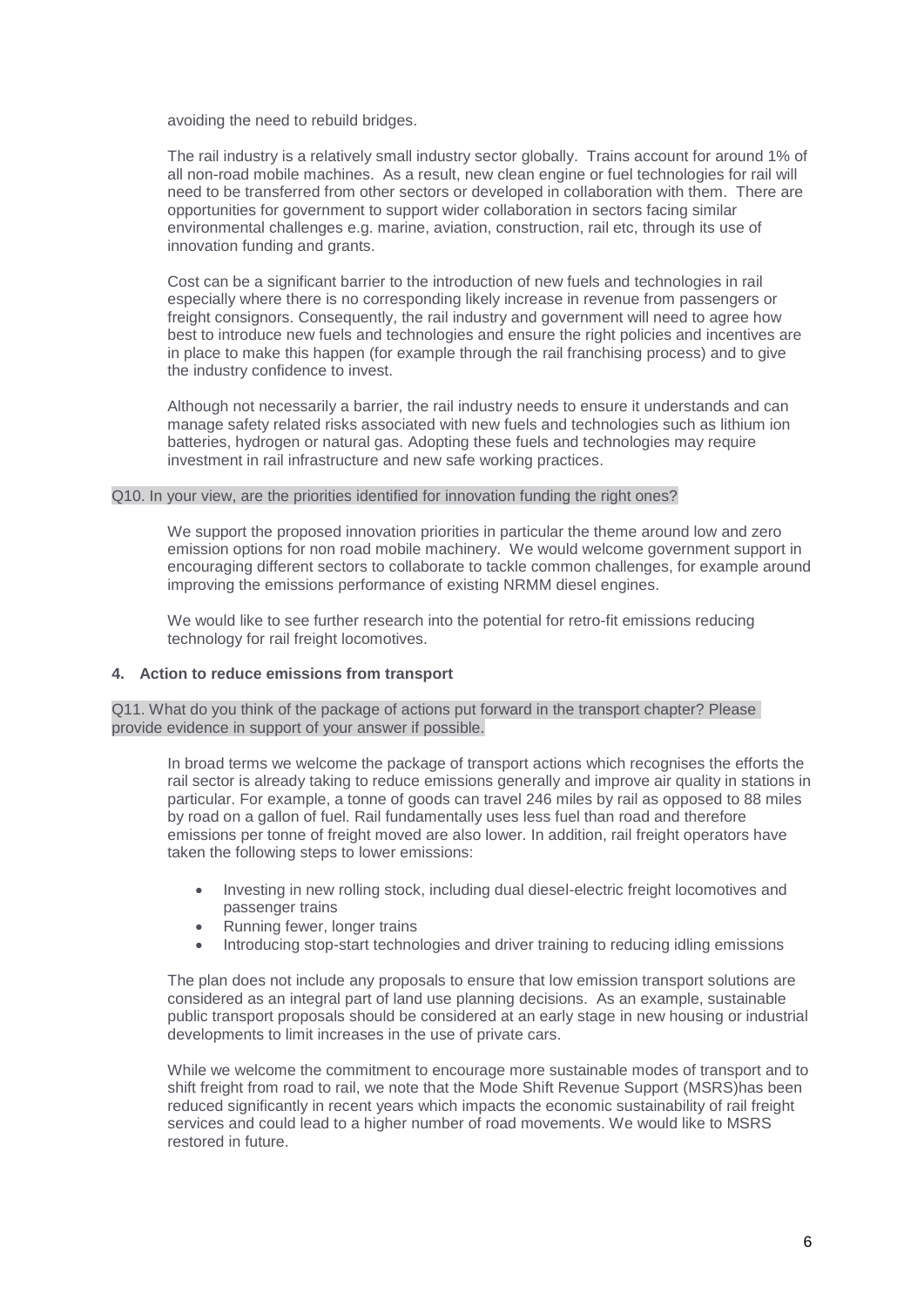Q12. Do you feel that the approaches proposed for reducing emissions from Non-Road Mobile Machinery are appropriate or not? Why?

RDG has responded to the call for evidence on non-road mobile machinery and the interaction between the availability of "red diesel", which benefits from a low rate of fuel duty, and the uptake of cleaner technologies.

Our response highlights that any significant increase in fuel duty for red diesel would have a serious and detrimental impact on rail passenger and freight operators. In particular, the rail freight sector – which is already struggling to remain profitable - would be badly affected by any increase in its operating costs which puts it at a competitive disadvantage with road transport. The consequence of this would be mode shift away from rail to road freight which would significantly increase rather than reduce air quality and carbon emissions as well as leading to higher levels of noise and road congestion. This runs counter to the Government's policy of supporting modal shift by road to rail, as evidenced by the DfT's and Transport Scotland's Rail Freight Strategies.

We therefore believe that the proposed measures for non-road mobile machinery should exempt rail.

#### **5. Action to reduce emissions at home**

Q14. Which of the following measures to provide information on a product's nonmethane volatile organic compound content would you find most helpful for informing your choice of household and personal care products, and please would you briefly explain your answer?

- "A B C" label on product packaging (a categorised product rating for relevant domestic products, similar to other labels such as food traffic light labels);
- information on manufacturer website:
- leaflet at the point of sale;
- inclusion in advertising campaigns;
- other options

#### **9. Leadership at all levels (local to international)**

Q26. What are your views on the England wide legislative package set out in section 9.2.2? Please explain, with evidence where possible.

The package of measures includes proposals to "drive up emissions standards for dieselpowered non-road mobile machinery before and after sale". In practice, of course, the emissions performance of diesel powered engines destined for rail use will be defined by the EU NRMM emissions directive rather than through any domestic requirements. The number of rail diesel engines sold in the UK is so small that global diesel engine manufacturers will not invest in developing bespoke solutions for our market.

Q28. What are the benefits of making changes to the balance of responsibility for clean local air between lower and upper tier authorities? What are the risks?

From the rail perspective we need to ensure that train fleets can travel across the entire rail network in order to meet the needs of our passengers and freight customers. We would therefore be concerned at the prospect of differing local air quality requirements across the country which might restrict rail access. This would also act as a barrier on rail growth and reduce the potential for modal shift from road to rail.